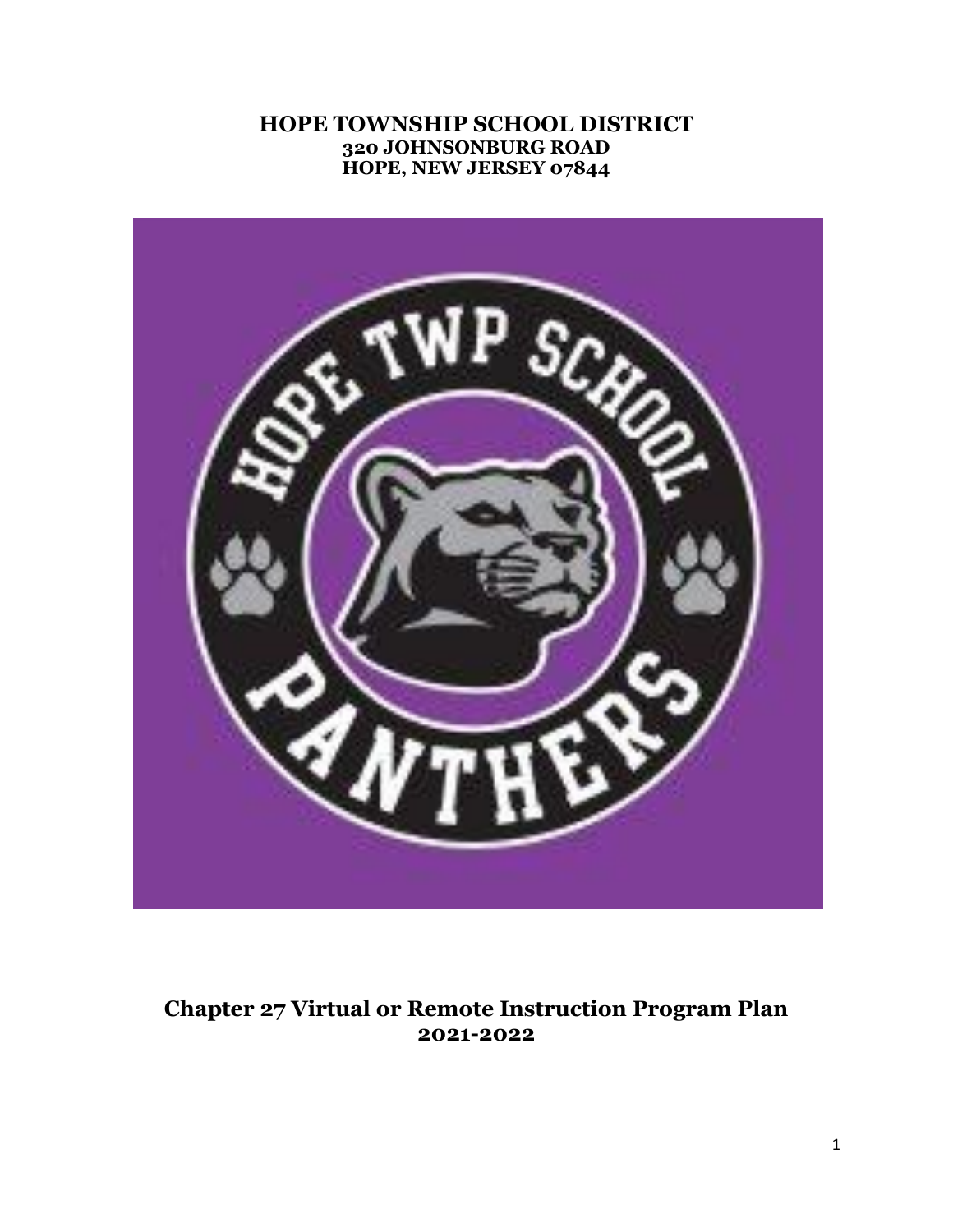#### **Introduction**

In April 2020, Governor Murphy issued an executive order that became P.L.2020, c.27. This law provides for the continuity of instruction in the event of a public-health related district closure so that LEAs can utilize virtual or remote instruction to satisfy the 180 day requirement pursuant to N.J.S.A. 18A:7F-9. In order to provide transparency and ensure that New Jersey students continue to receive high quality, standards-based instruction, each school district, charter school, renaissance school project and Approved Private School for Students with Disabilities (APSSDs) must annually submit its proposed program for virtual or remote instruction (plan) to the Commissioner of Education. This plan would be implemented during a district closure lasting more than three consecutive school days due to a declared state of emergency, declared public health emergency, or a directive by the appropriate health agency or officer to institute a public health-related closure.

A superintendent must consult with the board of education, if practicable, prior to implementing the school district's plan of virtual or remote instruction. A day of virtual or remote instruction, if instituted under a plan approved by the Commissioner of Education, is considered the equivalent of a full day of school attendance for the purposes of meeting State and local graduation requirements, awarding of course credit, and such other matters as determined by the Commissioner of Education. LEAs must include the statutory requirements listed in the "LEA Guidance for Chapter 27 Emergency Virtual or Remote Instruction Programs for the 2021-2022 SY," in their plans for virtual or remote instruction for the 2021-2022 school year. The 2021-2022 plans must be approved by the LEA's board of education or board of trustees (board), submitted to the county office of education for review and approval, and posted on the LEA's website.